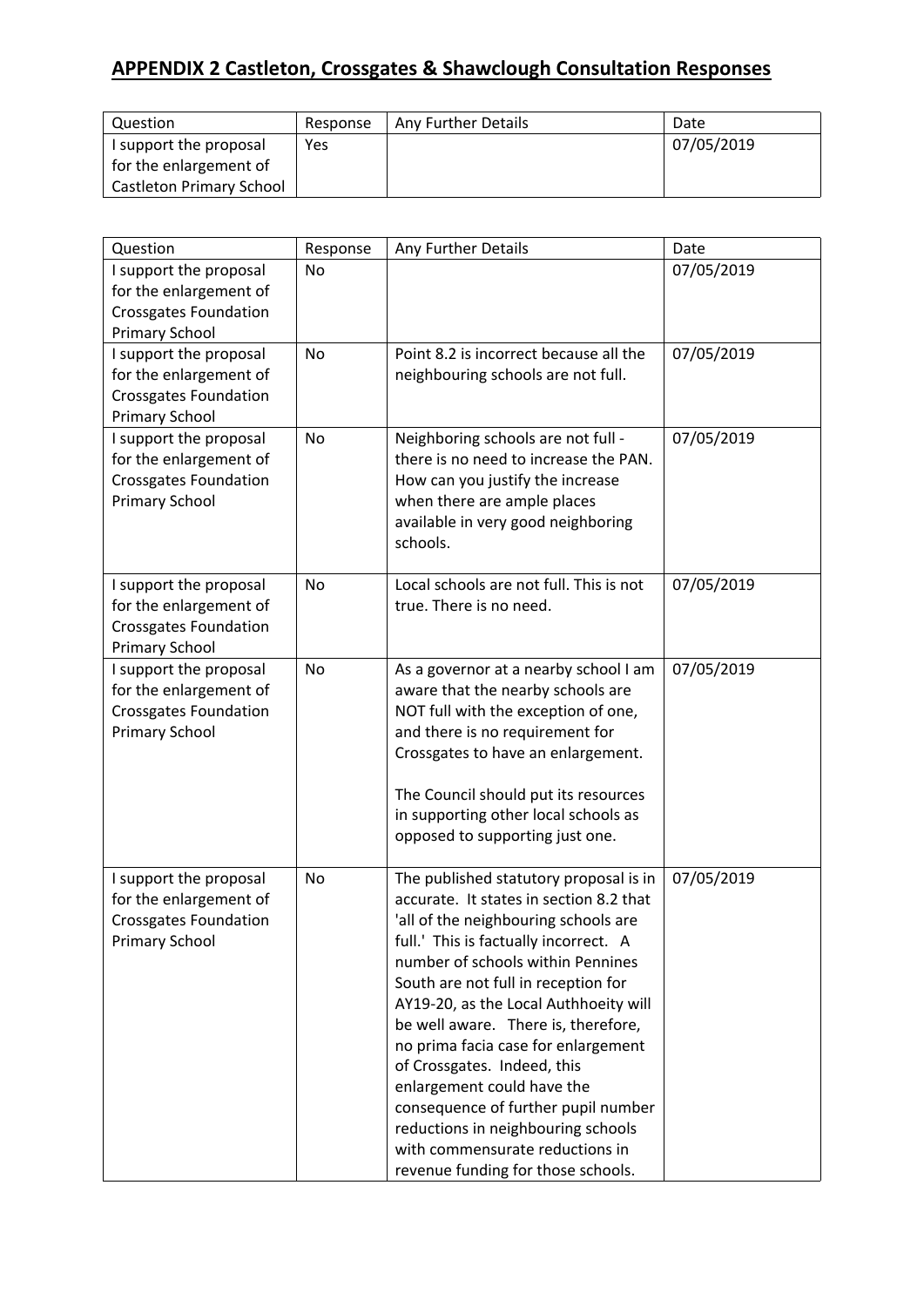## **APPENDIX 2 Castleton, Crossgates & Shawclough Consultation Responses**

| I support the proposal<br>for the enlargement of<br><b>Crossgates Foundation</b><br><b>Primary School</b> | Yes       | There is a serious need for primary<br>school places across the borough due<br>to an increase<br>(blip) in the birth<br>rate a few years ago.                                                                                                                                                                                                                                  | 07/05/2019 |
|-----------------------------------------------------------------------------------------------------------|-----------|--------------------------------------------------------------------------------------------------------------------------------------------------------------------------------------------------------------------------------------------------------------------------------------------------------------------------------------------------------------------------------|------------|
| I support the proposal<br>for the enlargement of<br><b>Crossgates Foundation</b><br><b>Primary School</b> | <b>No</b> |                                                                                                                                                                                                                                                                                                                                                                                | 08/05/2019 |
| I support the proposal<br>for the enlargement of<br><b>Crossgates Foundation</b><br><b>Primary School</b> | <b>No</b> |                                                                                                                                                                                                                                                                                                                                                                                | 09/05/2019 |
| I support the proposal<br>for the enlargement of<br><b>Crossgates Foundation</b><br><b>Primary School</b> | <b>No</b> | Cross gates already have an intake of<br>45. Increasing this number would<br>adversely affect other schools in the<br>area.                                                                                                                                                                                                                                                    | 09/05/2019 |
| I support the proposal<br>for the enlargement of<br><b>Crossgates Foundation</b><br><b>Primary School</b> | No        |                                                                                                                                                                                                                                                                                                                                                                                | 09/05/2019 |
| I support the proposal<br>for the enlargement of<br><b>Crossgates Foundation</b><br><b>Primary School</b> | No        |                                                                                                                                                                                                                                                                                                                                                                                | 09/05/2019 |
| I support the proposal<br>for the enlargement of<br><b>Crossgates Foundation</b><br><b>Primary School</b> | <b>No</b> | 8.2 of the proposal is not correct -<br>other neighbouring schools are not<br>full - and if more spaces are provided<br>at Crossgates this will have an affect<br>on the these schools - all the<br>neighbouring primary schools are<br>struggling for the next couple of<br>years already with funding and this<br>will no doubt have an affect on them<br>if this goes ahead | 15/05/2019 |
| I support the proposal<br>for the enlargement of<br><b>Crossgates Foundation</b><br><b>Primary School</b> | No        |                                                                                                                                                                                                                                                                                                                                                                                | 15/05/2019 |